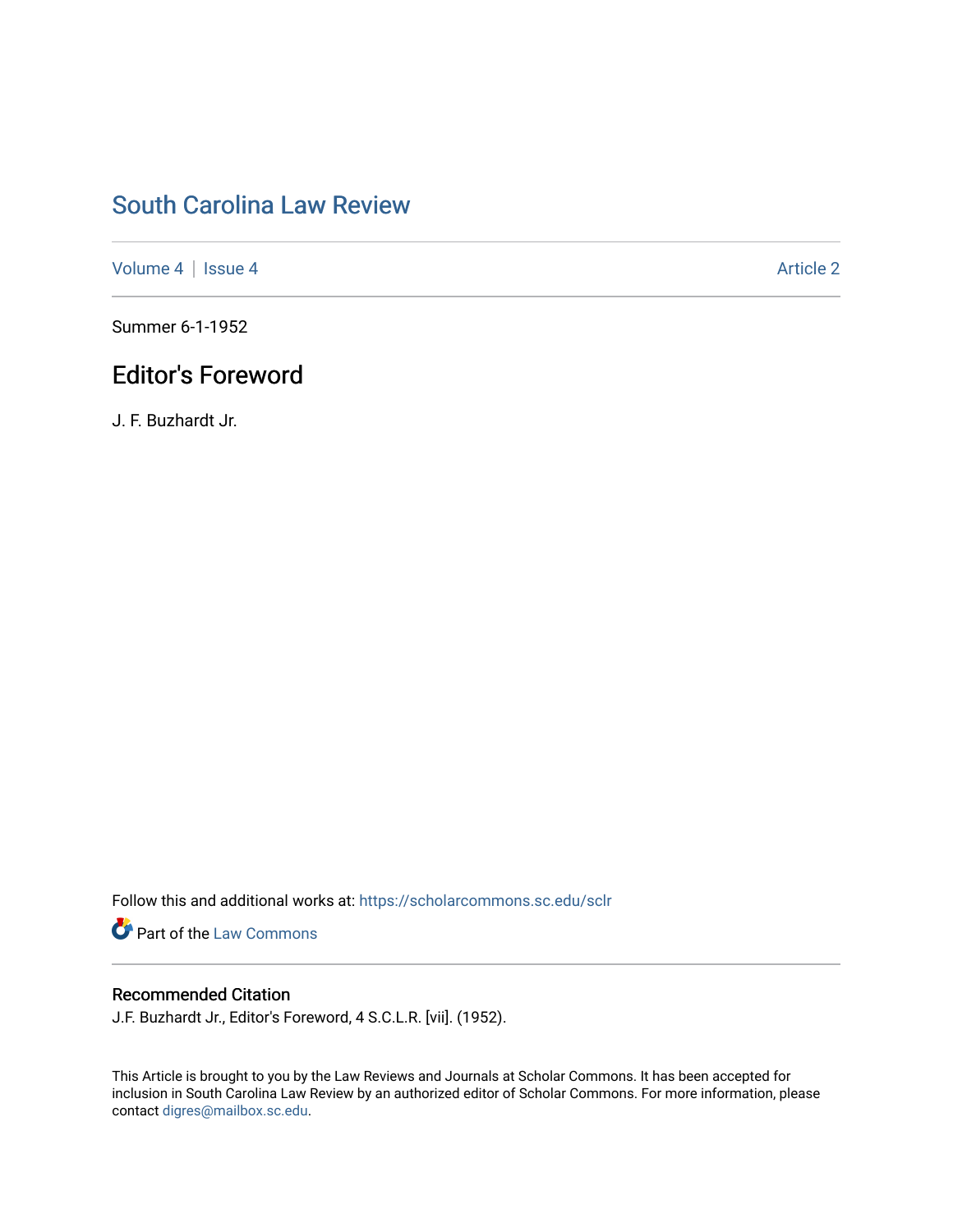# THE SOUTH<sup>\*</sup>CAROLINA **LAW QUARTERLY**

VOL. 4 JUNE, **1952 NO.** 4

### **EDITOR'S FOREWORD**

With this issue the QUARTERLY completes four years of publication. The Staff would like to express their appreciation to the faculty of the Law School and to the South Carolina Bar' for their cooperation which has made possible the growth and progress accomplished during this period.

The circulation of the QUARTERLY is now approaching the one-thousand mark, and the orders for back issues are steadily increasing. We are highly gratified by this increase in appreciation for and interest in the **QUARTERLY.**

In this issue are presented the minutes of the annual meeting of the South Carolina Bar Association, held this year in Columbia, South Carolina. Also in this issue is a summary of legislation enacted by the General Assembly during the 1951-1952 session.

In the way of student work, this issue contains notes on Balance of Convenience, Conspiracy, and Reservations of Life Estates.

Any comments or suggestions from our readers will be appreciated.

J. F. BUZHARDT, **JR.**